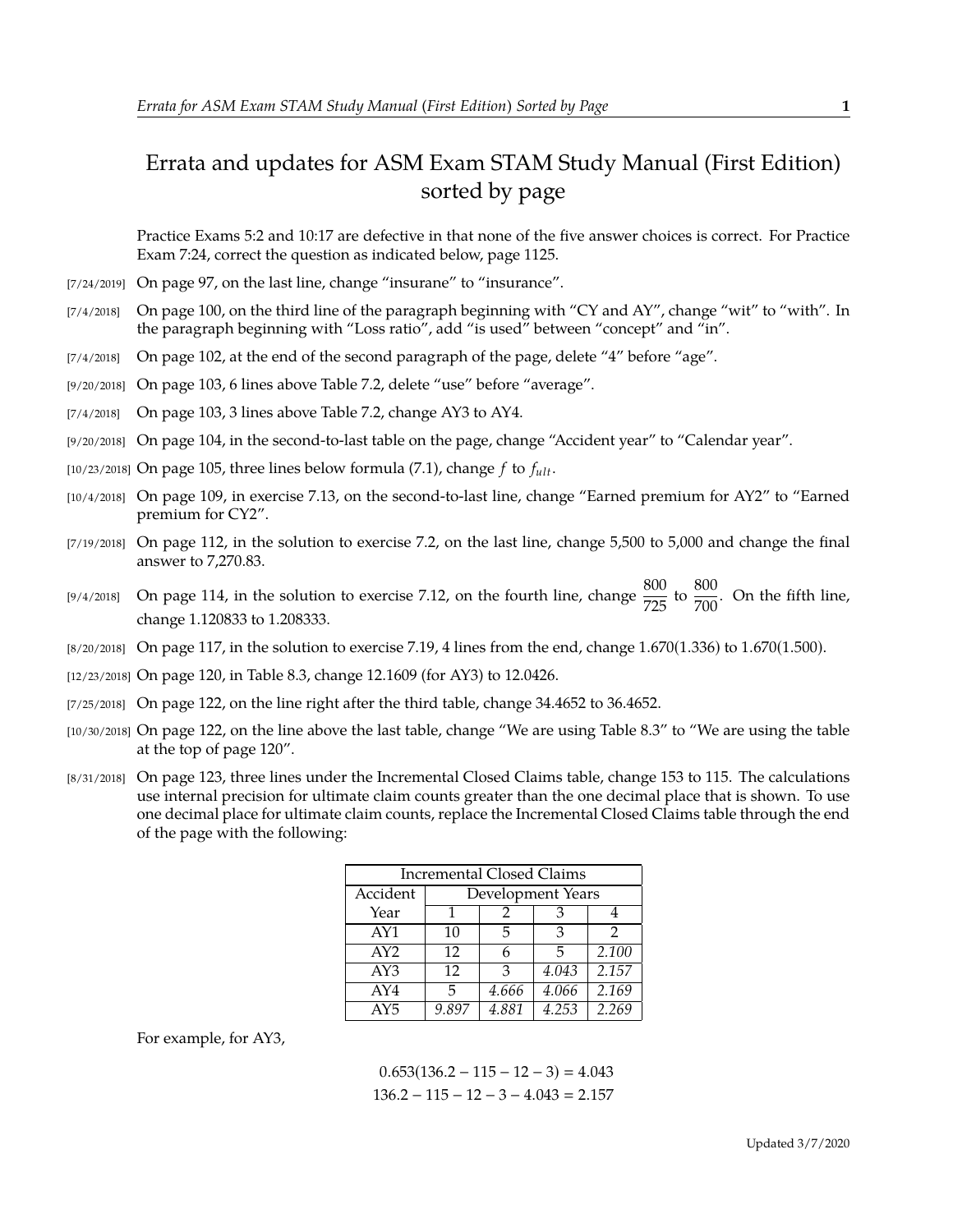We multiply incremental frequency by incremental severity to obtain loss payments in the year, then add up projected loss payments to obtain the total reserve.

AY2:  $(2.100)(18.3750) = 38.59$ AY3:  $(4.043)(33.075) + (2.157)(19.2938) = 175.34$ AY4:  $(4.666)(23.2342) + (4.066)(34.7288) + (2.169)(20.2584) = 293.53$ AY5: (9.897)(34.5063) + (4.881)(24.3959) + (4.253)(36.4652) + (2.269)(21.2714) <sup>=</sup> <sup>663</sup>.<sup>94</sup>

The reserves sum up to 1171.40.

[12/24/2018] On page 132, in the solution to exercise 8.7, on the line below the table, change AY3 to AY4.

- $[2/21/2019]$  On page 133, in the solution to exercise 8.9, in the table, the Development Years should be 1, 2, 3, and 4 instead of 2, 3, 4, and 5.
- [9/7/2018] On page 134, in the solution to exercise 8.12, on the fourth line, change  $4/3$  to  $3/2$ . 7 lines from the end, change 4397.83 to 3763.65. This affects the rest of the solution; starting with that line, the rest of the solution is

 $924(1.1) + 1050(1.112195)(1.1) + 800(1.494444)(1.112195)(1.1) = 3763.65$ 

and subtracting paid to date from the cumulative payments triangle, future payments are

 $3763.65 = 989.65$ 

We therefore multiply next year's payments by 994.6/989.65 to adapt them to the reserve. Next year's payments based on the paid loss triangle and paid loss link ratios are

 $800(0.494444) + 1050(0.112195) + 924(0.1) = 605.76$ 

and adapting them,  $(994.6/989.65)(605.76) = | 608.79 |$ .

- [3/7/2020] On page 142, in exercise 9.4, in the second table, change "Calendar Year" to "Accident Year" and change CY1, CY2, CY3, CY4 to AY1, AY2, AY3, AY4. On the last line, change "Calculated" to "Calculate".
- $[8/28/2018]$  On page 147, in the solution to exercise 9.11, on the lsat line, change 3000(1.0918/1.065171) to 3000(1.065171).
- [9/4/2018] On page 154, in the answer to Example 10G, on the fourth line, change the second  $\sqrt{60/1082}$  (but not the first) to  $\sqrt{30/1062}$ . On the second-to-last line, change "Territory 1" to "Class B".
- [11/18/2018] On page 164, in the solution to exercise 10.14, on the second line, in the denominator, remove the parenthesis after 5000 and add a parenthesis after 1.5). The line should read

$$
\frac{2,000,000 + 500,000}{500(5000(1) + (1000)(1.5))} = 0.769231
$$

[8/31/2018] On page 165, in the solution to Quiz 10-3, change the denominator on the second line so that the second line is

$$
\frac{5000(1) + 2500(1.7) + 1500(2.5) + 2000(1.7)(2.5)}{5000(1) + 2500(1.6) + 1500(2.8) + 2000(1.6)(2.8)} = \boxed{0.970217}
$$

[10/19/2018] On pages 191, the answer to Example 12K is incorrect. Replace it with the following:

The payment per payment random variable  $Y^P$  has density  $f_{Y^P}(x) = f_{Y^L}(x)/(1 - F(500))$ , where  $Y^L$ is the payment per loss random variable, for  $x > 500$ . Therefore,  $\mathbf{E}[Y^P] = \mathbf{E}[Y^L]((1 - F(500))$  and  $\mathbf{E}[(Y^P)^2] = \mathbf{E}[(Y^L)^2]/(1 - F(500))^2$ . We'll calculate variance as second moment minus first moment squared.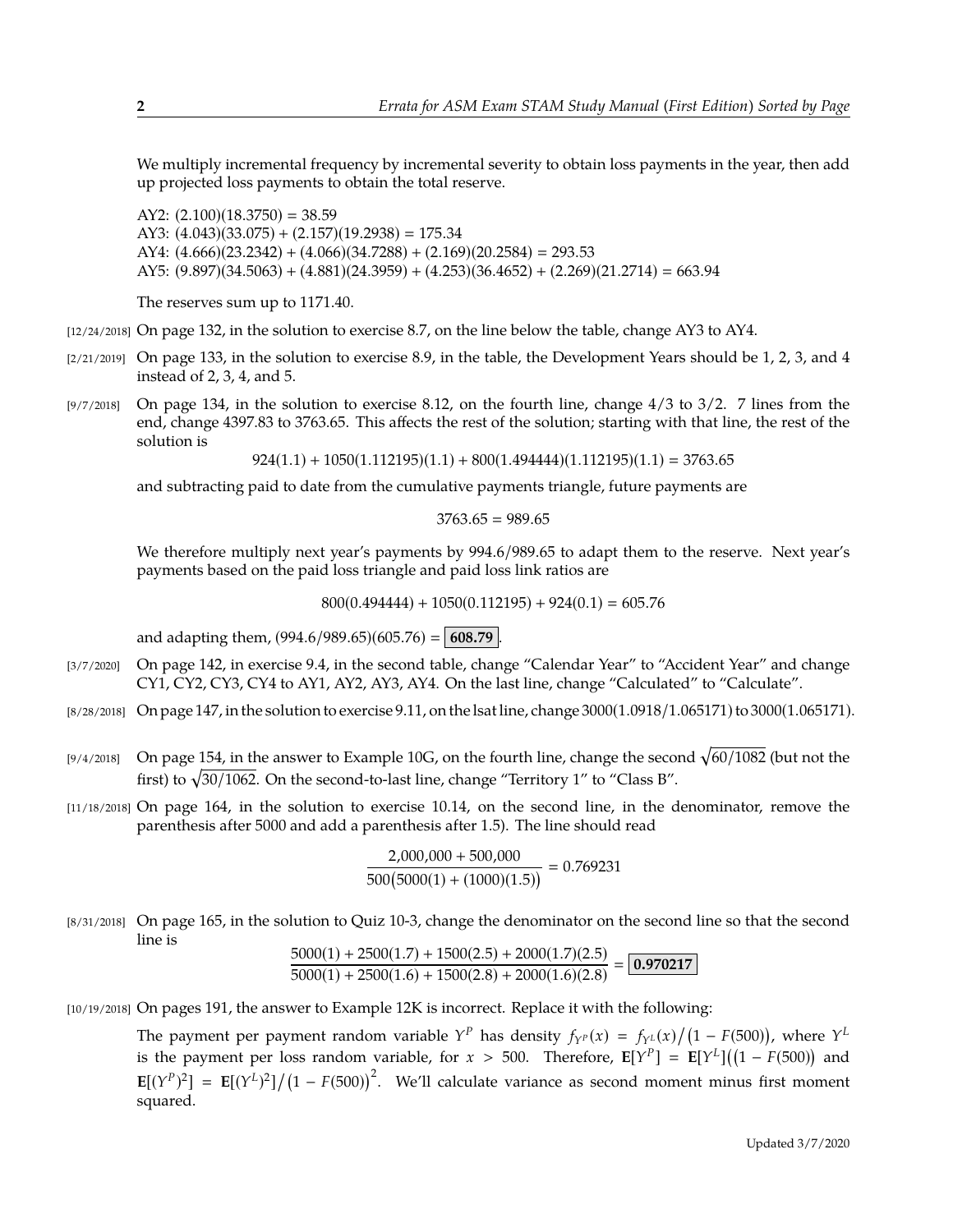Split the first interval (0, <sup>1000</sup>) into two subintervals, (0, <sup>500</sup>] and (500, <sup>1000</sup>). The average payment in the first interval is 0 and in the second interval the average payment is 250. The probability that a loss will be in the second interval is  $0.5(23)/50 = 0.23$ . Similarly, the probabilities of the other three intervals are  $16/50 = 0.32$ ,  $6/50 = 0.12$ , and  $5/50 = 0.1$ . The average payment per loss in those intervals is the midpoint, minus 500. So the overall average payment per loss is

$$
\mathbf{E}[(X - 500)_+] = 0.23(250) + 0.32(1000) + 0.12(3000) + 0.1(7000) = 1437.5
$$

Also,  $Pr(X \le 500) = 0.5(23)/50 = 0.23$ , so the average payment per payment is  $1437.5/(1-0.23) = | 1866.88 |$ 

We'll calculate the second moment of payment per loss using equation (2.4) in each interval starting with the interval (500, <sup>1000</sup>).

$$
E[(X - 500)^{2}] = \frac{0.23(500^{2}) + 0.32(500^{2} + (500)(1500) + 1500^{2}) + 0.12(1500^{2} + (1500)(4500) + 4500^{2})}{3}
$$
  
= 6,644,166<sup>2</sup>/<sub>3</sub>

Therefore, the variance of payment per payment is

$$
\frac{6,644,166}{0.77} - 1866.88^2 = \boxed{5,143,535}
$$

- [2/10/2019] On page 226, in the solution to exercise 13.27, on the third line, change  $\alpha 1$  to  $\alpha 1 = 1$ .
- [11/24/2018] On page 228, the first full paragraph is confusing. It says that each ILF calculation should only use data from policies at that limit or higher, yet Example 14B violates this. It instead should say that each LAS calculation should only use data from policies at that limit or higher. Replace the paragraph with the following paragraph:

In the previous example the sizes of all losses were known, but in practice the company would not know the sizes of losses above the limit. Therefore, you should compute the *limited average severity* (LAS) for the basic policy limit and the policy limit of interest. The limited average severity for a limit is the sum of limited losses, the minimums of loss sizes and policy limit, divided by the number of losses. For each LAS calculation, you should use data only from policies with the policy limit of interest or a higher policy limit; for policies with lower limits, you do not know the limited loss for policies at the policy limit. Since there will be different numbers of policies used in the calculation of limited losses, the number of losses used to calculate each LAS will not be the same.

- [11/24/2018] On page 236, change the answer key for exercise 14.5 to **(E)**.
- [12/1/2018] On page 244, in exercise 15.6, on the second line, change "primary reinsurer's" to "primary insurer's".
- [12/19/2018] On page 265, in the solution to exercise 16.6, on the ninth line, change equation (16.1) to equation (16.2).
- [2/13/2019] On page 302, right after formula (19.3), replace the next 4 lines with

These formulas are provided in the distribution tables you get at the exam at the beginning of Section B.2. Formula (19.2) is the more important one, in that it may save a little work in a question like the following.

 $[12/10/2018]$  On page 343, in the solution to exercise 21.16, on the last line, put primes on the  $\beta s$ ;

 $r\beta'(1+\beta')$ 

[12/10/2018] On page 350, in Example 22D(iv), add "given  $\theta$ " after "independent" and before the period.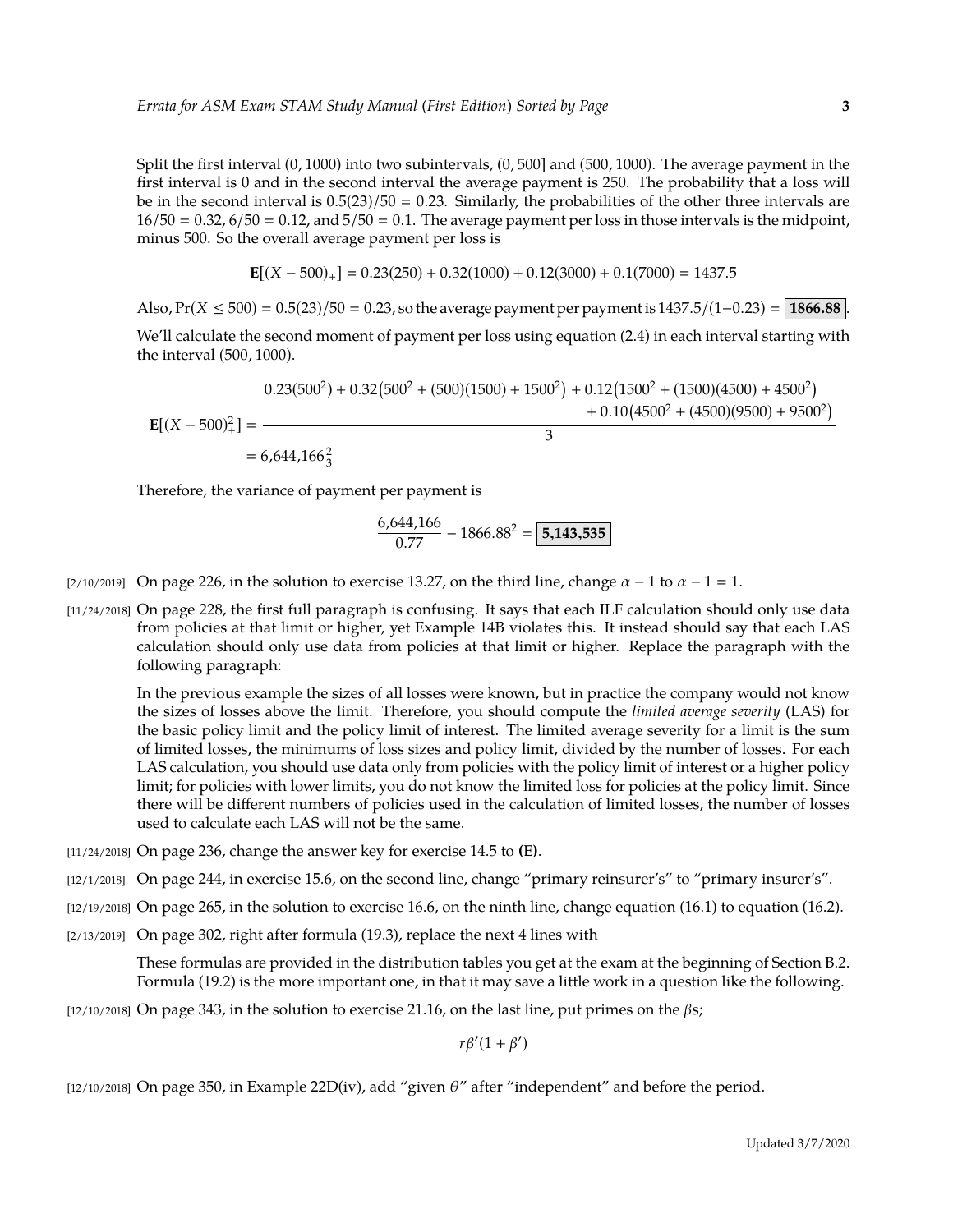- [6/22/2018] On page 402, in the solution to exercise 24.2, on the last two lines, replace "unmodified frequency of 20" with "the reduced unmodified frequency of 16".
- [12/16/2018] On page 436, in exercise 26.25, change answer choice B to 18.8.
- [1/20/2019] On page 470, change the sentence on lines 5–6 beginning with "Expect" to

Expect lots of exam questions on maximum likelihood estimation.

- [1/20/2019] On page 477, in exercise 29.1, in answer choice C, change theta to  $\theta$ .
- [5/9/2019] On page 495, in the solution to exercise 29.28, on the fourth line, the last right parenthesis in the denominator should be before the exponent  $\alpha + 1$ :

$$
\frac{\alpha^3(1000^{3\alpha})}{\left((1200)(1700)(4000)\right)^{\alpha+1}}
$$

- [1/20/2019] On page 497, on the second line of item 3 in the enumerated list, change  $|sigma^2$  to  $\sigma^2$ .
- [1/30/2019] On page 633, delete the first word on the page, "squared".
- [11/3/2018] On page 675, on the last line before the exercises, change "Exam C" to "Exam STAM".

[10/23/2018] On page 711, in the solution to exercise 38.14, on the last line, insert "=" between  $k$  and  $\frac{1.96}{\sqrt{683}}$ 683 .

[1/10/2019] On page 781, replace the paragraph before Example 42B with the following paragraph:

Special care is needed when the region on which the model distribution has support (in other words, nonzero density) has bounds that depend on a prior parameter. For example, if the model distribution is uniform on [a,  $\theta$ ] and there is a claim for 5, you immediately know that  $\theta$  must be at least 5. A similar statement holds for a single parameter Pareto model with prior parameter  $\theta$ , as the next example illustrates.

- [1/13/2019] On page 865, in exercise 47.24, on the line below the table, change "than" to "that".
- [10/23/2018] On page 908, in the solution to exercise 48.24, on the ninth line, change  $v_2$  to  $v_B$ .
- [2/13/2019] On page 1007, in the solution to exercise 53.3, on the third displayed line, replace  $v_Z$  with  $v_X =$ .
- [6/7/2019] On page 1095, in question 32, add the following sentence to (i):

The deductible is subtracted from the payment after coinsurance is applied.

- [2/13/2019] On page 1125, in question 24(i), change 6% to 6.5%.
- [1/3/2019] On page 1198, in the solution to question 12, in the table, change the entry for AY1 development year 3 from 100.0% to 10.0%.
- [10/13/2019] On page 1214, in the solution to question 28, three lines from the end, replace 104.43575 with 14.43575.
- [12/25/2018] On page 1215, in the solution to question 32, on the third line from the end, change "greater than or equal to 2" to "less than 2".
- [6/13/2018] On page 1217, in the solution to question 6, on the seventh line, change  $F(x_i)$  to  $S(x_i)$ .
- [6/7/2019] On page 1227, in the solution to question 2, change the last line to

$$
0.9 \left( \frac{21,000(0.1953125)}{0.7} \right) = \boxed{5,273.438}
$$

None of the answer choices is correct.